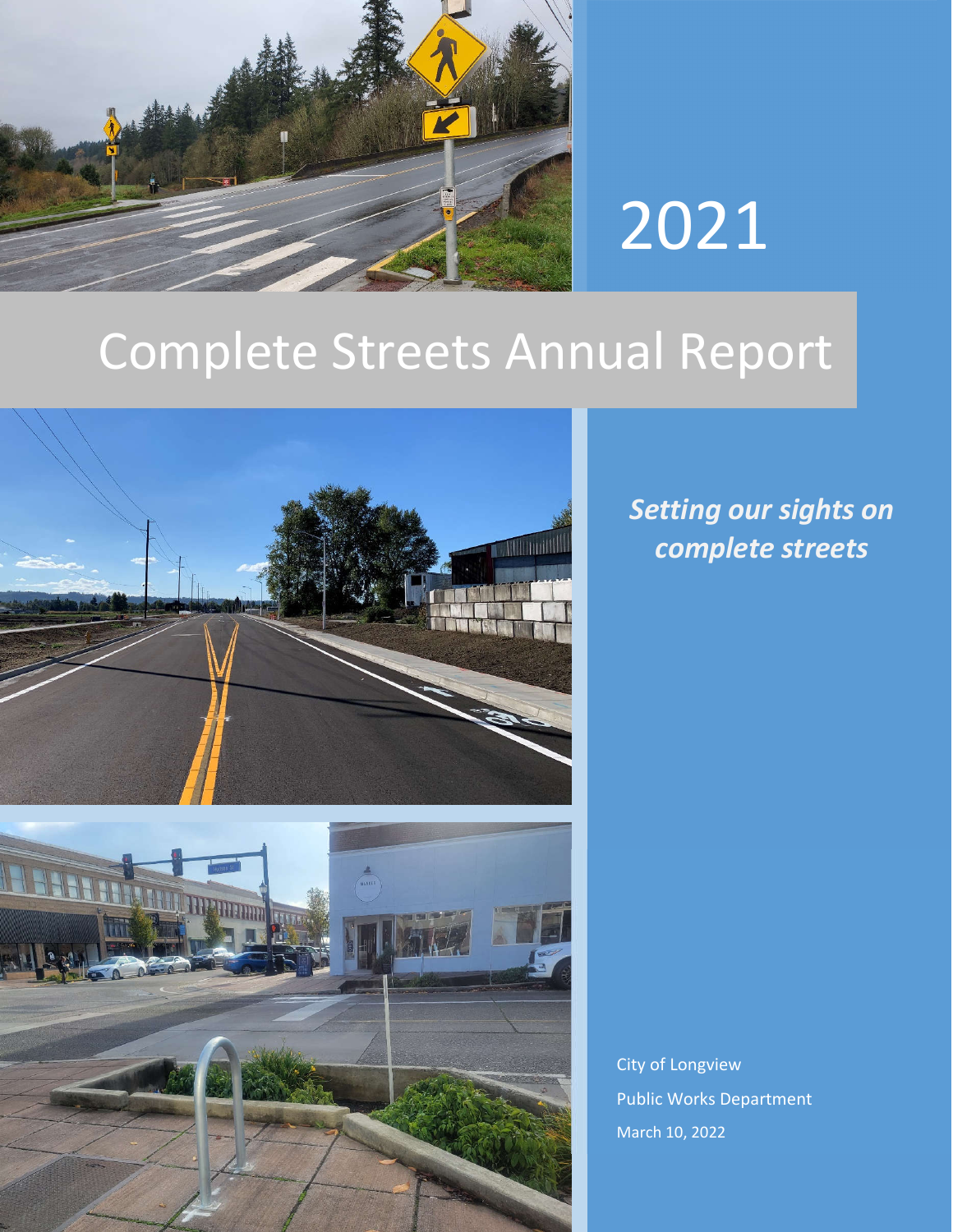#### **Introduction**

In 2019, City Council passed the Longview Complete Streets Ordinance (Ord. 3413) which established chapter 12.70 of the Longview Municipal Code. The ordinance describes the City's vision: "a community in which residents and visitors of all ages and abilities are able to travel safely and conveniently on the city's transportation network". The City will achieve complete streets either through specific projects or through a series of smaller improvements or maintenance activities over time.

Each year the Public Works Department reports on progress made toward achieving the complete streets vision. This report will review achievements and performance measures to evaluate progress made implementing complete streets and identify opportunities for improvement. This year's report highlights the successes of 2021 and provides a look-ahead to projects in 2022.

#### Performance Measures

The Complete Streets Ordinance identifies seven performance measures. The following list quantifies the successes of 2021 and provides more details on transportation projects and their impact on complete streets. The project map on page 6 shows locations of the projects mentioned below.

#### **(1) Number of bicycle facilities created or improved 2**

- Beech St, Oregon Way to California Way new bike lane on both sides
- California Way,  $11^{th}$  to  $7^{th}$  Ave new bike lane on both sides

#### **(2) Number of pedestrian facilities created or improved Many**

- Beech St,  $14<sup>th</sup>$  Ave to California Way new sidewalk both sides
- $38<sup>th</sup>$  and 42<sup>nd</sup> Ave new sidewalk at trail crossing
- Schneiter Dr, Branch Creek Dr to Sadie Lane new sidewalk on both sides
- 14,115 square feet of sidewalk replaced by Operations staff
- Washington Way at 28<sup>th</sup> Ave new hybrid activated crosswalk beacon, enhanced crosswalk

#### **(3) Number of ADA accommodations created or improved 95**

- Oregon Way at Cypress St install cut-through in median crossing Oregon Way and curb ramps
- Oregon Way at Baltimore St install cut-through in median crossing Oregon Way, curb ramps, and pushbuttons
- Oregon Way at Beech St install cut-through in median crossing Oregon Way, curb ramps and pushbuttons
- Beech St at 14th, 11th, and California Way curb ramps at intersections
- 28th Ave upgrade curb ramps at Dover St, Fir St, Field St, Hemlock St, and Harding St
- 30th Ave upgrade curb ramps at Dover St, Fir St, Field St, and Florida St
- Washington Way at 28th Ave upgrade signal to Hybrid Activated Crosswalk Beacon and install transit pad
- Washington and 10th upgrade NW corner curb ramp
- 38th Ave and 42nd Ave at Pacific Way Trail add new pedestrian flashing beacons and pushbuttons with curb ramps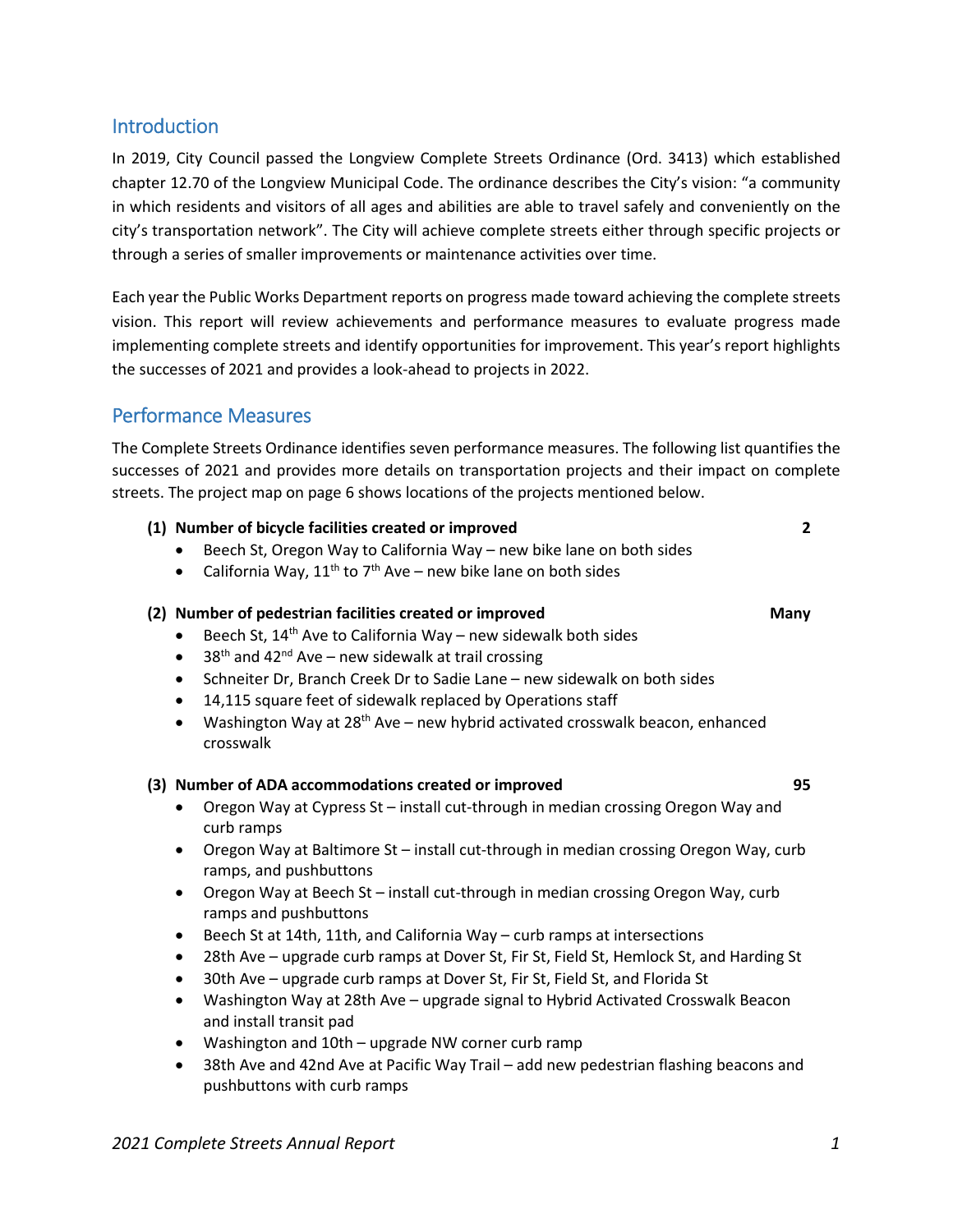## *2021 Complete Streets Annual Report 2*

#### **(4) Number of exceptions or waivers 1**

 Oregon Way, Tennant Way to Beech St – Bike lanes were not added during re-paving, but we developed a concept to implement in the future as funds become available.

#### **(5) Miles of streets or paths that received complete streets elements 1.86**

 This total includes linear elements like new sidewalks and bike lanes. Point elements, like curb ramps, transit pads, sidewalk repairs and signal upgrades were not included in this total.

#### **(6) Transportation projects undertaken and the extent complete streets elements were included**

- Pacific Way Trail Crossings,  $38<sup>th</sup>$  and  $42<sup>nd</sup>$  new pedestrian flashing beacons, curb ramps, crosswalk markings, and sidewalk
- Oregon Way Paving new curb ramps, pedestrian refuge islands, and pushbuttons; Transportation Benefit District project
- Beech Street Extension new sidewalks, bike lane striping, and curb ramps
- Washington Way and  $28<sup>th</sup>$  Ave Hybrid Activated Crosswalk Beacon new hybrid beacon and pushbuttons, transit pad
- Washington Way and  $15<sup>th</sup>$  Ave Corridor Signal Improvements traffic signal and timing improvements
- SR-4 (Ocean Beach Highway) Traffic Signal Improvements traffic signal and timing improvements
- SR411/432 Intersection Improvements traffic signal and timing improvements, widen intersection and ramp

#### **(7) Planned transportation projects for the next year and the extent to which each of the projects will include complete streets elements**

- California Way TBD re-stripe with bike lanes, ADA ramps, and sidewalk infill
- California Way at Industrial Way/SR-432 2 upgraded curb ramps, sidewalk
- Downtown traffic signals ADA ramps and pushbuttons
- Downtown pedestrian flashing beacons 6 locations, new ADA ramps and new pedestrian flashing beacons
- Civic circle pedestrian flashing beacons 4 upgraded crossings
- 46th Ave from Ocean Beach Hwy to Olympia Way street construction with bike lanes and sidewalks
- Beech St and 30th Ave Bike Lanes grant funded to install buffered bike lanes from Oregon Way to Washington Way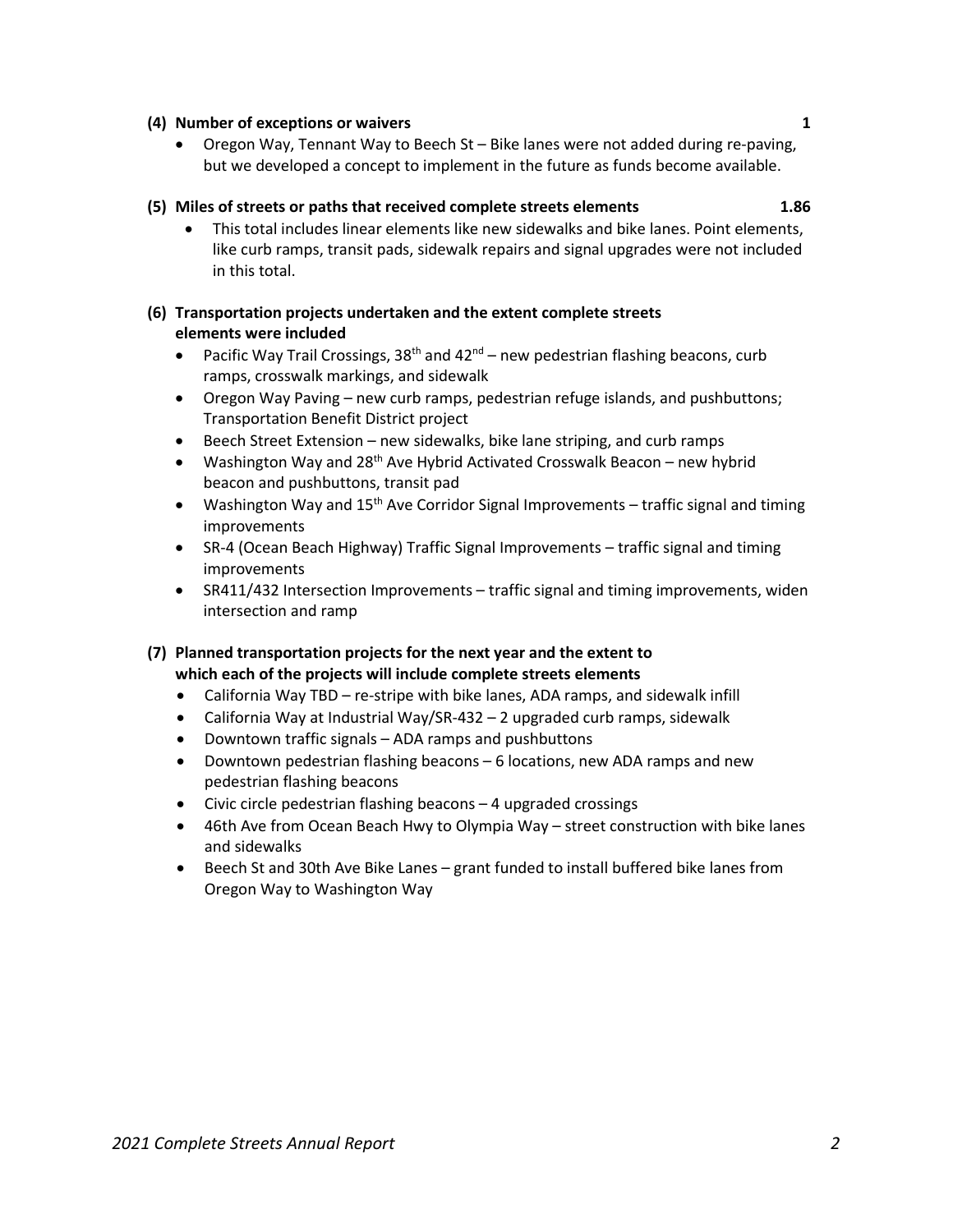## Other Achievements:

In addition to the improvement projects and maintenance achievements highlighted above under the performance measures, the City and our partners also succeeded in advancing several other important complete streets efforts. These activities include receiving grants for future projects, public engagement events, installing of wayfinding and parking facilities, and drafting of the Bicycle and Pedestrian Master Plan.

#### **Over \$5 Million in Grant Awards June 2021**

The City was awarded several grants that will advance complete streets. The largest was an asset management grant for \$4.7 million to repave Washington Way. This project proposes to resurface the pavement as well as implement a road diet to make this a backbone complete street within the City's transportation system. The City was also awarded a \$250,000 Transportation Alternatives grant to add bicycle lanes to Beech St between Oregon Way and Washington Way. This project helps connect the recently built bike lanes on Beech Street extension with the proposed bike lanes on Washington Way.

#### **Inaugural Mayor's Ride September 2021**

On September 13<sup>th</sup>, Mayor MaryAlice Wallis hosted the first ever "ride with the Mayor" community cycling event. About 30 people showed up for a casual 4.5-mile bike ride on City streets. This event and others like it allow for conversations between cyclists as well as educating the public on the presence of a healthy bicycle community in Longview.

#### **Lower Speed Limits October 2021**

The City lowered speed limits to 25 mph on nine streets that abut schools and parks (Ordinance 3449). The changes aim to reduce the likelihood and severity of crashes. This was a crucial step toward the City's goal of zero traffic fatalities. City staff installed new speed limit signs and educational speed monitors in October.

#### **Downtown Bicycle Racks November 2021**

Through a tourism grant, a non-profit purchased 15 new bike racks that aim to encourage people to bike and shop downtown. City crews installed the racks throughout downtown in November 2021

#### **Bicycle Tourism Signs November 2021**

Also through a tourism grant, a non-profit purchased street signage aimed at attracting touring cyclists to local amenities. City crews installed the signs on key corridors of Westside Highway and Ocean Beach Highway.

#### **Bicycle and Pedestrian Master Plan December 2021**

The Complete Streets Advisory Committee drafted a Master Plan for implementing the City's vision of a community in which residents and visitors of all ages and abilities are able to travel safely and conveniently on the transportation network. By developing this Master Plan with volunteer staff and resources, the City saved money and time over hiring an external consultant. We published a draft of the plan at the end of 2021 and began public outreach in early 2022. Our goal is for the draft Master Plan to be adopted by Council in 2022 and implemented over the ensuing years.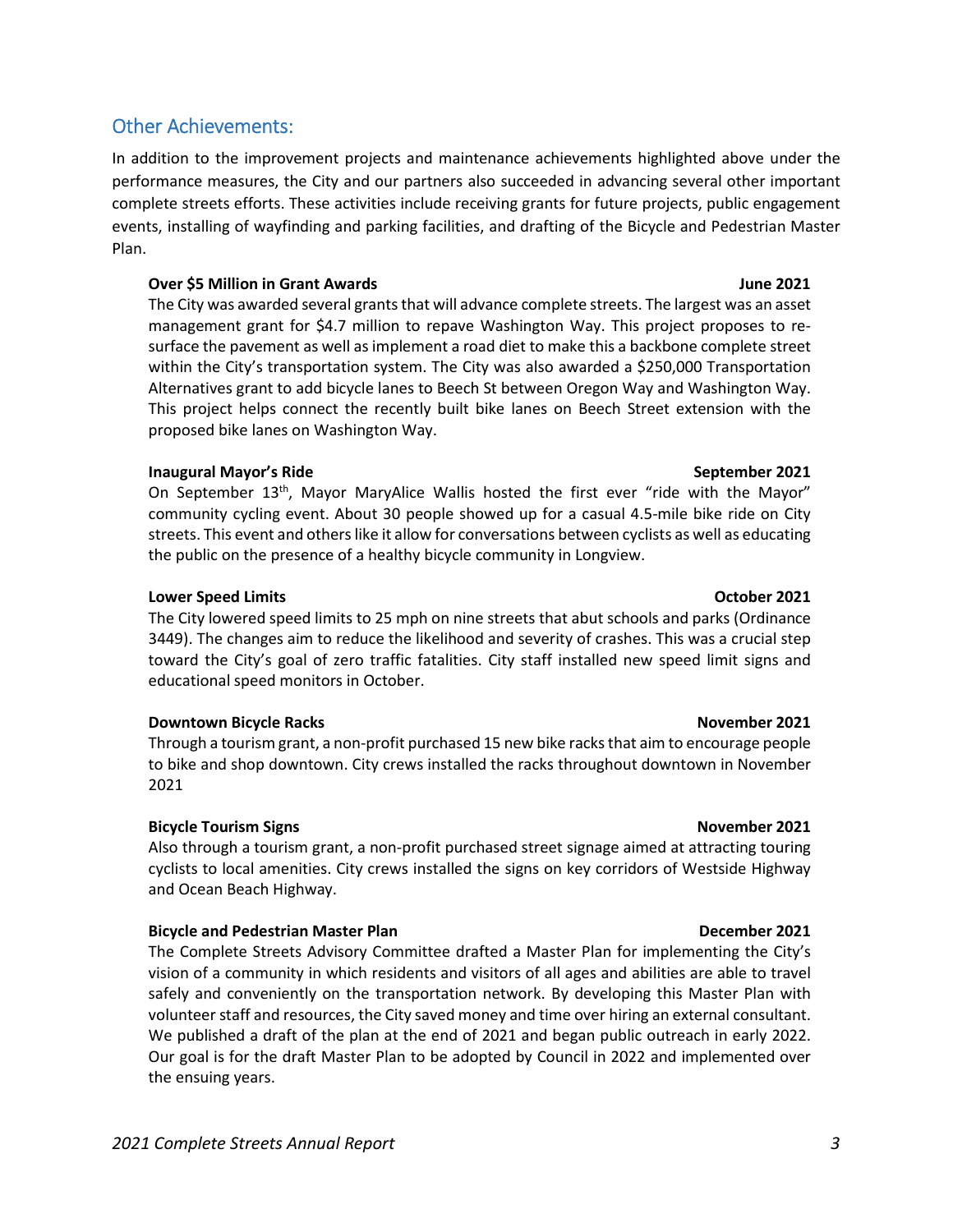### Opportunities for Improvement

**Opportunities for**

In 2021, we identified some opportunities to guide us in future complete streets efforts. The main lessons learned came from the Oregon Way overlay project. The Transportation Benefit District funded project repaved the section from Tennant Way to Baltimore Street. Staff analyzed traffic volumes and this section saw traffic volumes that made it a candidate to reduce to one drive lane in each direction. We developed a concept plan that utilized the remaining space for a buffered bicycle lane and a wider parking lane and discussed the concept at the Complete Streets Advisory Committee on March 23, 2021.

Ultimately, our Public Works Director issued a waiver for this project and decided not to implement the plan for three main reasons:

- (1) The project only repaved two of the five blocks in this section of Oregon Way. If we added bike lanes, it would create a large gap between the proposed bicycle facility and any existing facilities.
- (2) The Industrial Way/Oregon Way (IWOW) Project is upcoming and may cause temporary traffic changes and delays along this corridor.
- (3) The public had not been engaged and the project had already progressed to 100% design and bidding.

These reasons offer opportunities for improvement for future City projects:

| <b>Opportunities</b> for<br>Improvement         | <b>Specific Ideas</b>                                                                                                                                                                                                                                                                                                                                                                                                                        |
|-------------------------------------------------|----------------------------------------------------------------------------------------------------------------------------------------------------------------------------------------------------------------------------------------------------------------------------------------------------------------------------------------------------------------------------------------------------------------------------------------------|
| Bicycle network design                          | A network is only as strong as its weakest link.<br>$\bullet$<br>Connect proposed improvements to other existing<br>$\bullet$<br>facilities (such as Highlands trail or Beech Street).<br>Look to other funding sources to fill gaps in the network.<br>٠                                                                                                                                                                                    |
| Coordination with other<br>agency road projects | Communicate with WSDOT, other city/county partners to<br>$\bullet$<br>identify key connections between jurisdictions.<br>Determine how project overlaps will be addressed, e.g.<br>$\bullet$<br>IWOW Project impacts to City streets due to detours and<br>delays.                                                                                                                                                                           |
| Proactive public outreach                       | Early in design phase of a project, identify potential road<br>$\bullet$<br>diet or safety improvements to advance the complete<br>streets approach.<br>Communicate proposed solutions to safety or complete<br>$\bullet$<br>streets problems to stakeholders, including neighbors<br>and business along the corridor and the traveling public.<br>Engage the Complete Streets Advisory Committee early<br>$\bullet$<br>in the design phase. |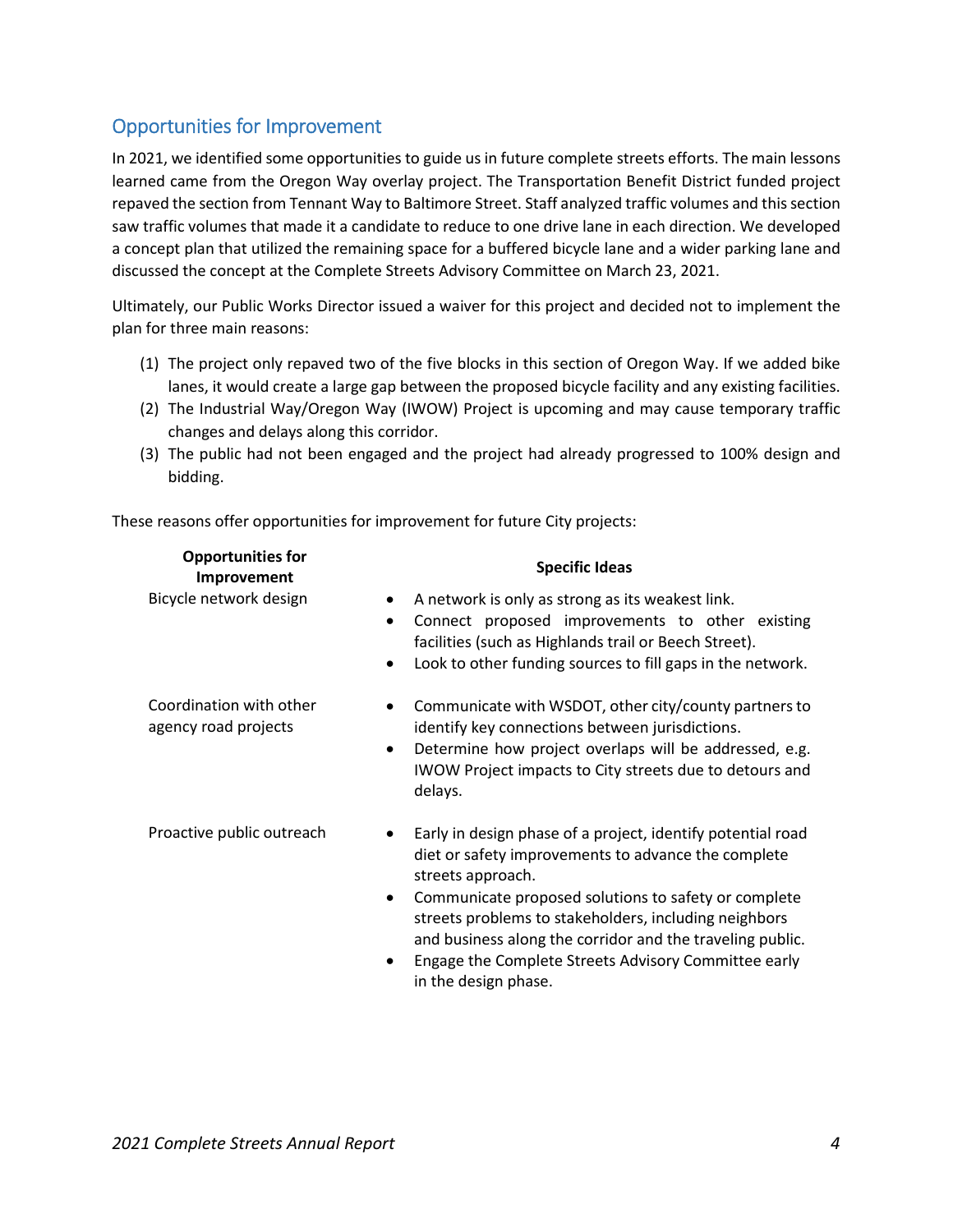#### 2022 Look-Ahead

We are looking forward to another year of advancing the vision of complete streets. In addition to the projects mentioned under Performance Measure #7, we are working on several other projects and initiatives:

| <b>Bicycle and Pedestrian</b><br><b>Master Plan</b><br><b>Adoption</b>      | In February and March of 2022, City staff are engaging the public<br>to collect comments on the draft Master Plan. The goal is to revise<br>the draft based on this input and then bring the Master Plan to<br>City Council for official adoption. The Master Plan provides the<br>implementation plan for the City's complete streets vision.                                                                                                                      |
|-----------------------------------------------------------------------------|---------------------------------------------------------------------------------------------------------------------------------------------------------------------------------------------------------------------------------------------------------------------------------------------------------------------------------------------------------------------------------------------------------------------------------------------------------------------|
| <b>Washington Way Paving</b><br><b>Design and Public</b><br><b>Outreach</b> | This paving project provides the opportunity to re-invent the main<br>arterial street for the Westside neighborhoods of Longview. City<br>staff and our engineering consultant will be engage the<br>community through a variety of outreach events to collect input<br>on the proposed improvements. As one of the priority projects<br>identified in the Master Plan, the design and outreach efforts will<br>set the stage for future complete streets projects. |
| <b>Bike Friendly Community</b>                                              | One of the key goals identified in the Master Plan, is to pursue<br>recognition by the League of American Bicyclists. By pursuing this<br>recognition, the City will receive consultation and advice on areas<br>we can improve. This award also signals to the community that<br>we are serious about becoming a City with a transportation                                                                                                                        |

network for people of all ages and abilities.